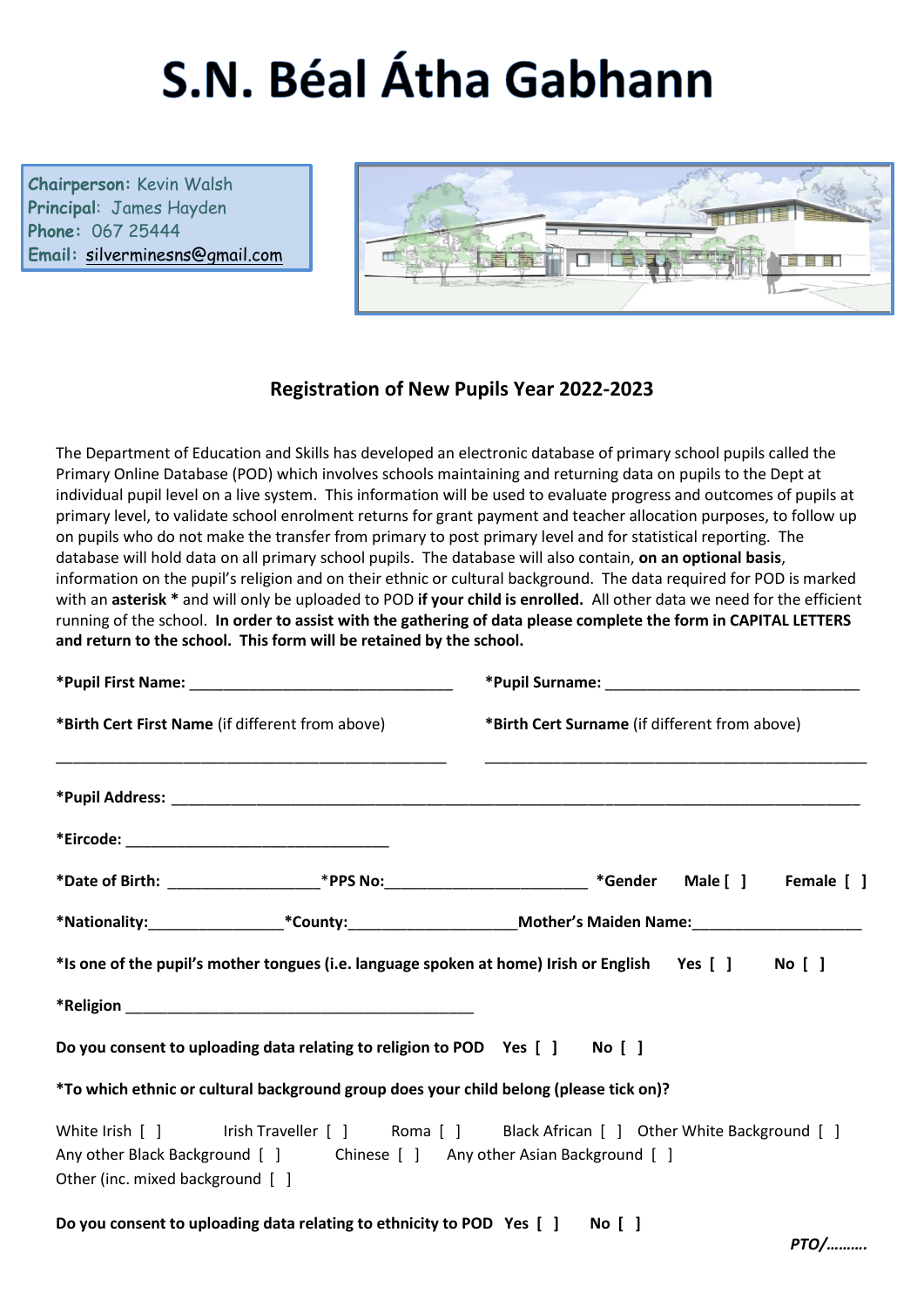# S.N. Béal Átha Gabhann

## **The following information is required for the efficient running of the school and will not be uploaded to POD**

| Emergency contact persons and telephone numbers (other than the above).        |                                   |  |  |  |  |
|--------------------------------------------------------------------------------|-----------------------------------|--|--|--|--|
| $\bullet$                                                                      |                                   |  |  |  |  |
| $\bullet$                                                                      |                                   |  |  |  |  |
|                                                                                |                                   |  |  |  |  |
|                                                                                | (Otherwise school will translate) |  |  |  |  |
| Does any legal order under family law exist that the school should know about? |                                   |  |  |  |  |

\_\_\_\_\_\_\_\_\_\_\_\_\_\_\_\_\_\_\_\_\_\_\_\_\_\_\_\_\_\_\_\_\_\_\_\_\_\_\_\_\_\_\_\_\_\_\_\_\_\_\_\_\_\_\_\_\_\_\_\_\_\_\_\_\_\_\_\_\_\_\_\_\_\_\_\_\_\_\_\_\_\_\_\_\_\_\_\_\_\_\_\_\_\_\_

\_\_\_\_\_\_\_\_\_\_\_\_\_\_\_\_\_\_\_\_\_\_\_\_\_\_\_\_\_\_\_\_\_\_\_\_\_\_\_\_\_\_\_\_\_\_\_\_\_\_\_\_\_\_\_\_\_\_\_\_\_\_\_\_\_\_\_\_\_\_\_\_\_\_\_\_\_\_\_\_\_\_\_\_\_\_\_\_\_\_\_\_\_\_\_

*(Please note if this situation changes the school must be informed in writing)*

#### **Please list any pre-schools or schools previously attended:**

### **Any Other Useful Information**

- For instance, list any problems the child may have in relation to health, (allergies, epilepsy, asthma, sight, hearing, speech, fainting, etc), toilet-training, inability to cope with buttons, laces etc.
- The school should be made aware of any Early Intervention or Assessments that your child may have received. Please provide copies of any relevant reports/assessments.
- The school should be made aware of any court order, which affects the child's welfare and also the name of any person into whose custody the child should not be given.

\_\_\_\_\_\_\_\_\_\_\_\_\_\_\_\_\_\_\_\_\_\_\_\_\_\_\_\_\_\_\_\_\_\_\_\_\_\_\_\_\_\_\_\_\_\_\_\_\_\_\_\_\_\_\_\_\_\_\_\_\_\_\_\_\_\_\_\_\_\_\_\_\_\_\_\_\_\_\_\_\_\_\_\_\_\_\_\_\_\_\_\_\_\_\_ \_\_\_\_\_\_\_\_\_\_\_\_\_\_\_\_\_\_\_\_\_\_\_\_\_\_\_\_\_\_\_\_\_\_\_\_\_\_\_\_\_\_\_\_\_\_\_\_\_\_\_\_\_\_\_\_\_\_\_\_\_\_\_\_\_\_\_\_\_\_\_\_\_\_\_\_\_\_\_\_\_\_\_\_\_\_\_\_\_\_\_\_\_\_\_ \_\_\_\_\_\_\_\_\_\_\_\_\_\_\_\_\_\_\_\_\_\_\_\_\_\_\_\_\_\_\_\_\_\_\_\_\_\_\_\_\_\_\_\_\_\_\_\_\_\_\_\_\_\_\_\_\_\_\_\_\_\_\_\_\_\_\_\_\_\_\_\_\_\_\_\_\_\_\_\_\_\_\_\_\_\_\_\_\_\_\_\_\_\_\_ \_\_\_\_\_\_\_\_\_\_\_\_\_\_\_\_\_\_\_\_\_\_\_\_\_\_\_\_\_\_\_\_\_\_\_\_\_\_\_\_\_\_\_\_\_\_\_\_\_\_\_\_\_\_\_\_\_\_\_\_\_\_\_\_\_\_\_\_\_\_\_\_\_\_\_\_\_\_\_\_\_\_\_\_\_\_\_\_\_\_\_\_\_\_\_ \_\_\_\_\_\_\_\_\_\_\_\_\_\_\_\_\_\_\_\_\_\_\_\_\_\_\_\_\_\_\_\_\_\_\_\_\_\_\_\_\_\_\_\_\_\_\_\_\_\_\_\_\_\_\_\_\_\_\_\_\_\_\_\_\_\_\_\_\_\_\_\_\_\_\_\_\_\_\_\_\_\_\_\_\_\_\_\_\_\_\_\_\_\_\_

**Please make the school aware as early as possible of any family situation such as bereavement, or separation that could impact on your child, so that we can be as supportive as possible.**

### **Please answer YES or NO to the following** *(please circle as appropriate)***:**

- Our child is allowed to take part in the Relationships & Sexuality Education (RSE) Programme: **YES : NO**
- Our child is allowed take part in The Stay Safe Programme: **YES : NO**
- Our child can be taken to hospital in case of emergency if we cannot be contacted: **YES : NO**